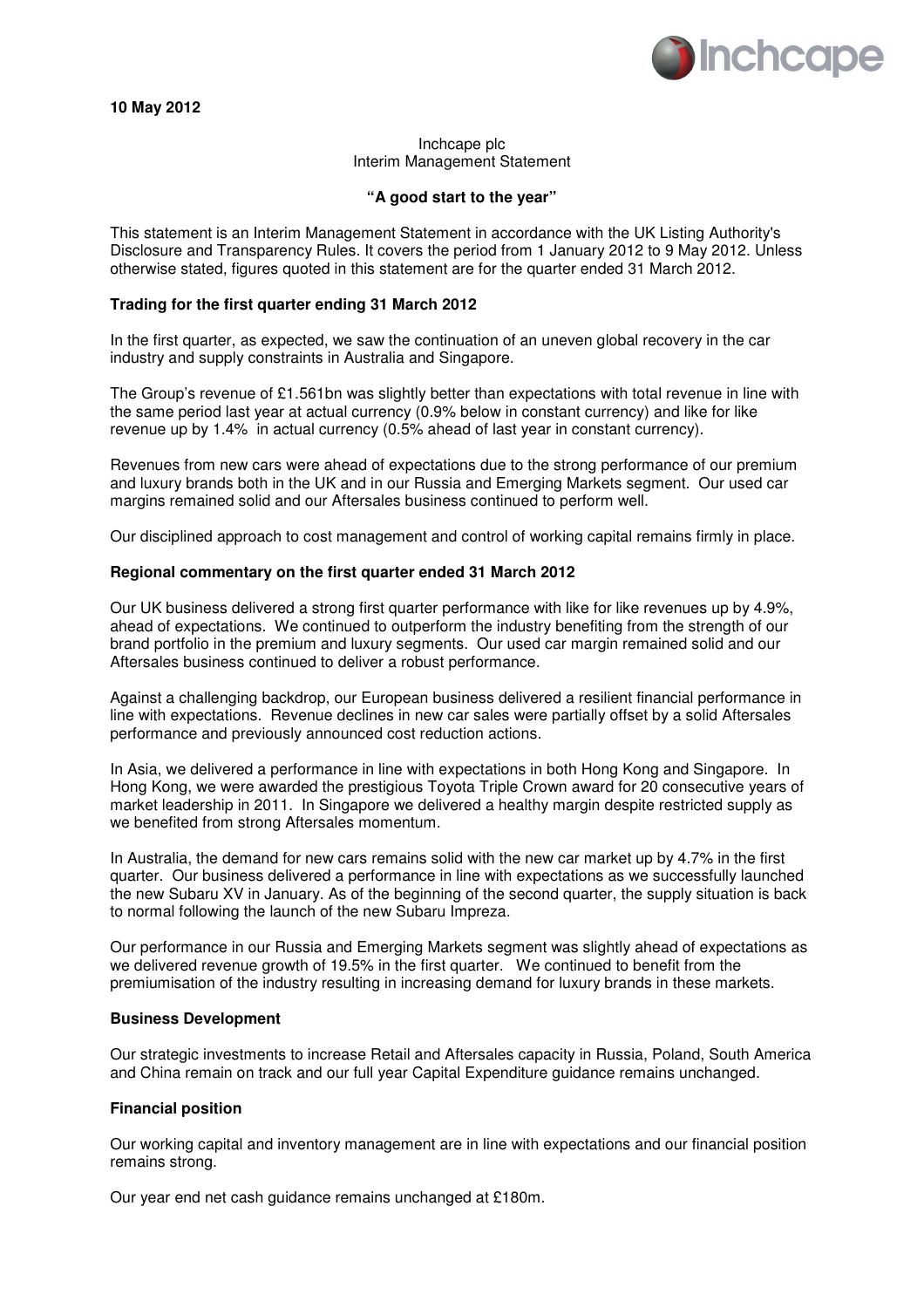

# **2012 Outlook**

The Group will continue to benefit from its broad geographic spread and strong portfolio of premium and luxury brands. We expect solid growth for premium and luxury vehicles in Asia Pacific and the Emerging Markets and continuous market share gains from luxury brands in the UK, while trading conditions in Europe will remain challenging.

The Group will leverage its diverse revenue streams as our strong Aftersales business, which represents 50% of gross profit, and our used car business are expected to perform well.

We continue to remain cautious regarding new vehicle margin given the increased level of competitive activities and the strength of the Yen.

The Group remains firmly committed to the commercial and cash initiatives of our Top 5 Priorities of growing market share, growing aftersales, improving margin, controlling working capital and being selective about capital expenditure investments.

We continue to expect the Group to deliver a solid trading performance in 2012.

## **André Lacroix, Group CEO of Inchcape plc, said:**

"We have had a good start to the year. The demand for premium and luxury vehicles was ahead of expectations in the UK, which included the important month of March, and in the Russia and Emerging Markets segment. Trading was in line with expectations in Europe, South Asia, North Asia and Australia.

We continue to expect to deliver a solid trading performance for 2012 as we will continue to benefit from our unique business model and focus on our differentiated Customer  $1<sup>st</sup>$  strategy.

We believe that the Group is well positioned moving forward to leverage the many exciting growth opportunities in the premium and luxury segment in our markets."

Ends